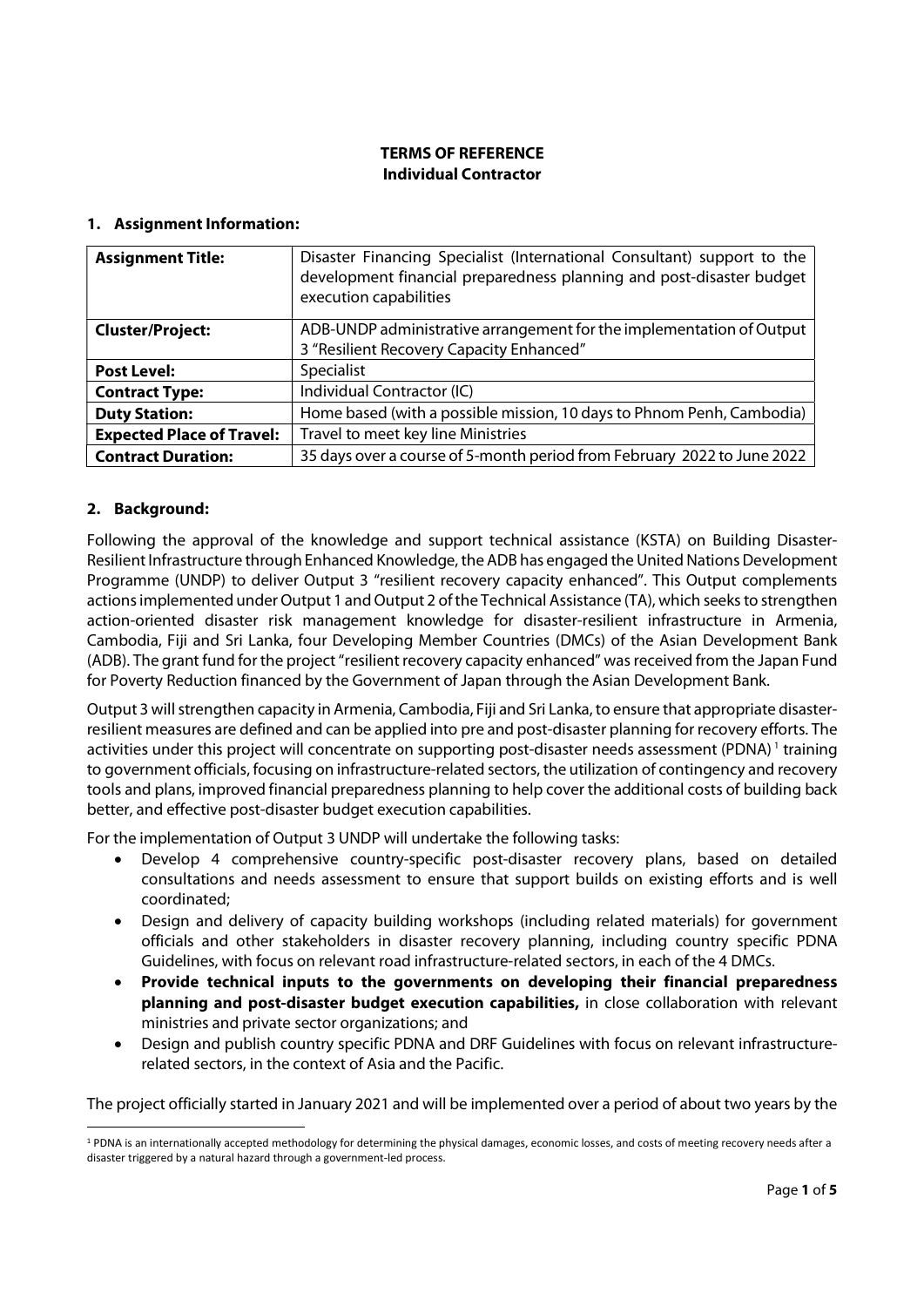UNDP Country Offices in coordination with the ADB resident missions and national relevant stakeholders in each country.

In the context of the implementation of the tasks described above, the purpose of this assignment is to provide technical inputs to the Governments of Cambodia on developing their financial preparedness planning and post-disaster budget execution capabilities. This assignment will complement actions undertaken to formulate a sector-specific disaster recovery plan in each country.

The development of this assignment will require the engagement of relevant national institutions, such as the Ministry of Economy and Finance, but also the participation of the financial departments of the Ministry of Public Works and Transport and Ministry of Rural Development involved in this initiative. The engagement of these actors in the development of a Disaster Recovery Framework will be key to the formulation of practical and feasible recommendations to address the challenges involved in the design and application of the financial mechanisms to strengthen pre-disaster preparation for recovery and post-disaster recovery capacities.

# 3. Objective:

The objective of this consultancy is to provide technical inputs to the Government of Cambodia on developing their financial preparedness planning and post-disaster budget execution capabilities.

The consultant should analyse existing disaster risk financing policies and instruments (ex-ante and ex-post) and discuss with the project task force recommendations for strengthening the financial preparedness planning including the development of specific financial instruments.

In this sense, the Financial Preparedness Plan should include legal and institutional arrangements for disaster risk financing, funding gap analysis, and proposals of introducing one (or more) financial measure/instrument to the country (including roles of institutions, costs, timeline, etc.).

# 4. Scope of the Work:

For the development of this assignment the consultant will:

- Develop an inception report outlining the scope of work, objectives, methodology and deliverables for Cambodia based on the technical discussions held with the relevant stakeholders.
- Identify and describe existing financing policies for recovery in Cambodia, with emphasis on the selected road sector-specific.
- Mapping existing capacities for mobilizing internal and external financial resources for pre and post disaster recovery interventions in Cambodia, with emphasis on the selected road sector-specific, including:
	- o Existing legal and institutional frameworks for disaster risk financing including mechanisms/procedures to develop and approve budgets for recovery and administrative arrangements/capacities to disburse funds; existence of a transparent accountability framework to track, monitor and report on expenditures incurred for recovery.
	- o Existing funding sources/financial instruments (ex-ante ex-post);
	- o Domestic insurance market overview
	- o Funding Gap estimates based on individual past disasters
- Design and conduct technical sessions with relevant stakeholders to present and discuss recommendations/options for strengthening the financial preparedness planning and post-disaster budget execution capabilities. The methodology for the delivery of the technical sessions will be designed in coordination with relevant stakeholders in Cambodia.
- Provide inputs for the development of the country and sector specific Disaster Recovery Plan in Cambodia on road sector.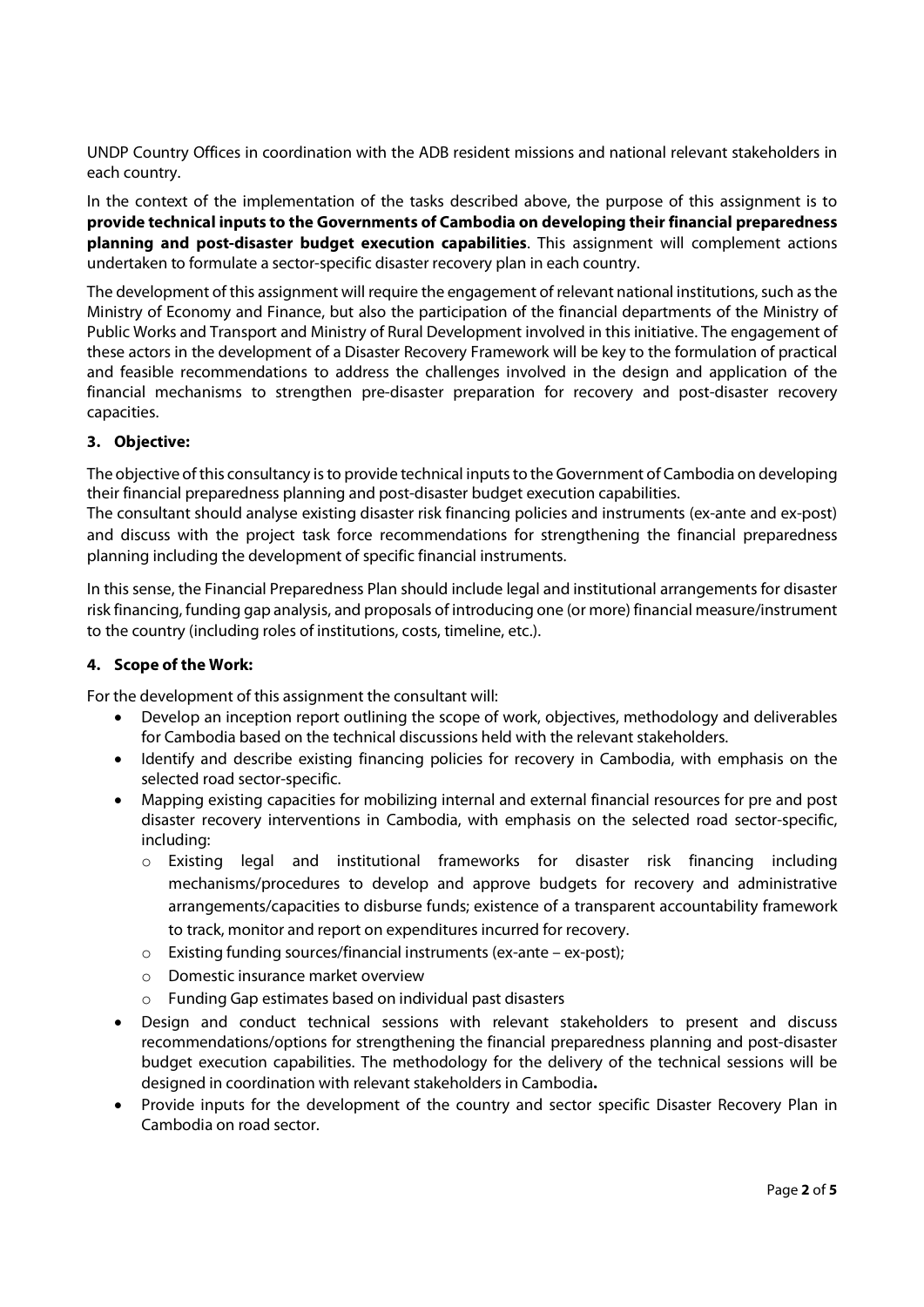- Prepare a report describing main findings and recommendations for strengthening the financial preparedness planning and post-disaster budget execution capabilities in Cambodia.
- Facilitation of technical sessions to present and discuss recommendations for strengthening the financial preparedness planning and post-disaster budget execution capabilities in the country.

### 5. Expected Outputs and Deliverables

The main deliverables of this consultancy are:

| N              | Deliverables/Outputs                                                                                                                                                                                                                                            | Estimated<br>Duration to<br>Complete | Target<br>Due<br><b>Dates</b> | Review<br>and<br>Approvals Required<br>(Indicate designation<br>of person who will<br>review outputs and<br>confirm acceptance)                                             |
|----------------|-----------------------------------------------------------------------------------------------------------------------------------------------------------------------------------------------------------------------------------------------------------------|--------------------------------------|-------------------------------|-----------------------------------------------------------------------------------------------------------------------------------------------------------------------------|
| $\mathbf{1}$   | Develop an inception report outlining<br>scope of work, objectives,<br>the<br>methodology and deliverables for<br>Cambodia based on the technical<br>discussions held with the relevant<br>stakeholders.                                                        | 3 days                               | 31 March 2022                 | Programme and<br><b>Result Cluster (UNDP</b><br>Cambodia), Disaster<br><b>Risk Reduction and</b><br>Recovery Team for<br><b>Building Resilience,</b><br>Crisis Bureau (UNDP |
| $\overline{2}$ | Facilitation of technical sessions to<br>present and discuss recommendations<br>strengthening the<br>financial<br>for<br>preparedness planning and post-<br>disaster budget execution capabilities<br>in Cambodia.                                              | 7 days                               | 30 April 2022                 | HQ)                                                                                                                                                                         |
| $\overline{3}$ | Develop<br><b>Disaster</b><br>Financial<br>a<br>Preparedness<br>Analysis<br>Report<br>including technical recommendations<br>strengthening the<br>financial<br>for<br>preparedness planning and post-<br>disaster budget execution capabilities<br>in Cambodia. | 25 days                              | 15 June 2022                  |                                                                                                                                                                             |

#### 6. Management Arrangements:

Under the overall supervision of the Global Recovery Advisor, the Consultant will work in close coordination with the National Recovery Coordinator in implementing the activities and delivery of the outputs mentioned above.. She/he will be given access to relevant information necessary for execution of the tasks under this assignment. The Consultant will be responsible for providing her/his own laptop.

# 7. Duration of the Work and Duty Station

The consultant will work for 35 working days a course of 5 months period from February 2022 to 30 June 2022. The duty station for this assignment is homebased and in Phnom Penh if the Covid pandemic situation allows. The consultant is expected to travel to Phnom Penh, Cambodia for 10 days. All related travel costs to Phnom Penh should cover by consultant.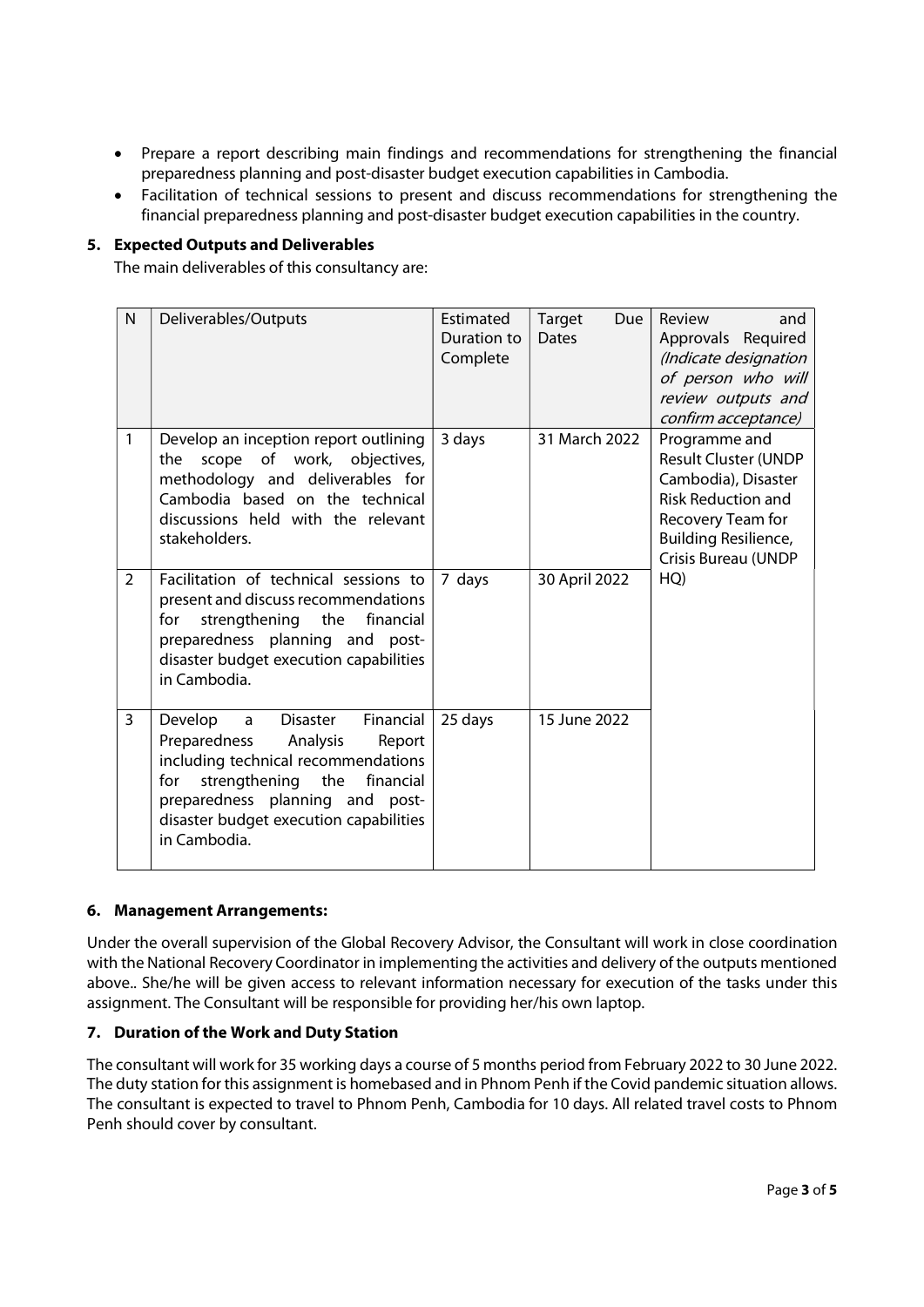Selected individual contract(s) who is expected to travel to the Country Office (CO) to undertake the assignment in the country (Cambodia) is required to undertake the Basic Security in the Field (BSIF) training (https://dss.un.org/dssweb/WelcometoUNDSS/tabid/105/Default.aspx?returnurl=%2fdssweb%2f) prior to travelling. CD ROMs must be made available for use in environments where access to technology poses a challenge. <sup>i</sup>

### 8. Qualification of the Individual Successful Consultant:

| <b>Education</b>    | Postgraduate degree in economics and/or finance Master'. In lieu of an<br>advanced degree, a Bachelor university degree with 5 additional years of<br>experience in post-disaster financing activities may be considered                                                                                                                                                                                                                                                                                                                                                                                                                                                                                                                                                                                                                                                         |
|---------------------|----------------------------------------------------------------------------------------------------------------------------------------------------------------------------------------------------------------------------------------------------------------------------------------------------------------------------------------------------------------------------------------------------------------------------------------------------------------------------------------------------------------------------------------------------------------------------------------------------------------------------------------------------------------------------------------------------------------------------------------------------------------------------------------------------------------------------------------------------------------------------------|
| <b>Experience</b>   | At least seven (5) years of experience in undertaking post-disaster<br>$\bullet$<br>financing related activities in developing countries<br>Proven experience in working in similar projects in Asia and the Pacific is<br>required.<br>Understanding of disaster financing approach in developing countries<br>٠<br>Excellent writing skills, with analytic capacity and ability to synthesize<br>٠<br>inputs and relevant findings<br>Knowledge and understanding of post disaster recovery context and role<br>$\bullet$<br>of multilaterals and bilateral in supporting national governments.<br>Strong experience in leading and coordinating discussions and<br>consultations with a range of stakeholders, both national governments,<br>multi-lateral and bilateral agencies; including experience in drafting<br>reports for UN agencies, European Union or World Bank. |
| <b>Competencies</b> | Strong analytical and quantitative skills, alongside strong synthesis and<br>$\bullet$<br>strategic thinking skills;<br>Ability to interact with senior government officials and a wide range of<br>$\bullet$<br>stakeholders (including private sector) and to facilitate discovery and<br>planning processes;<br>Team leadership experience with strong communication skills; and<br>$\bullet$<br>Excellent written and oral communication skills.                                                                                                                                                                                                                                                                                                                                                                                                                             |
| Language            | Excellent command of English (both spoken and written)<br>$\bullet$                                                                                                                                                                                                                                                                                                                                                                                                                                                                                                                                                                                                                                                                                                                                                                                                              |

# 9. Criteria for Evaluation

Please find below for transparency and information purposes the general criteria, which will be used in evaluating the acceptability and level of technical compliance of the candidates, as well as their corresponding weight.

| <b>Technical Evaluation Criteria</b>                                          | <b>Obtainable Score</b> |
|-------------------------------------------------------------------------------|-------------------------|
| At least seven (5) years of experience in undertaking post-disaster financing | $\vert$ 30 points       |
| related activities in developing countries                                    |                         |
| Understanding of disaster financing approach in developing countries          | 20 points               |